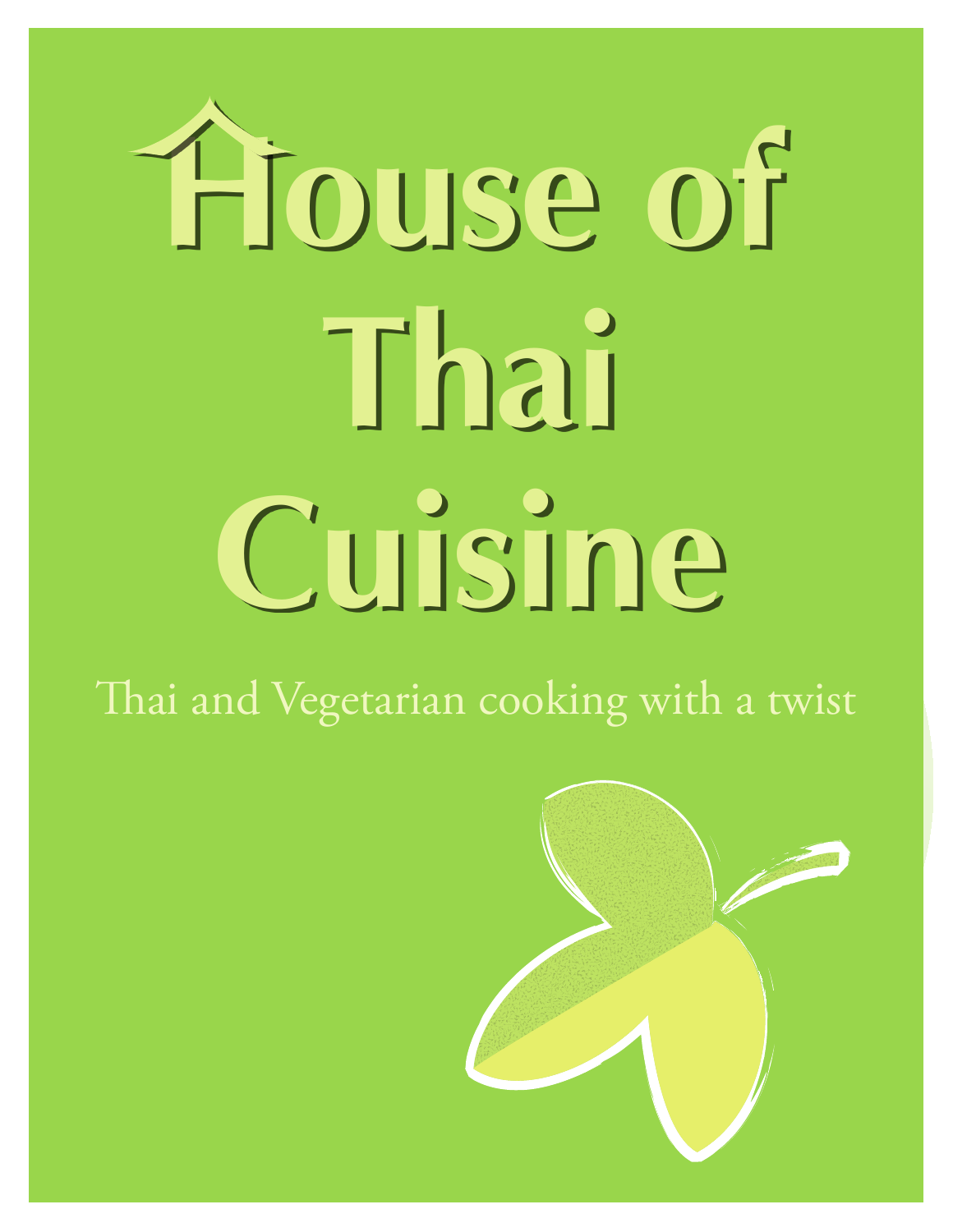## **Appetizers**

| $A-1$  | <b>SATAY</b><br>Strips of grilled marinated chicken or beef on skewers served with peanut sauce and cucumber salad                   | 6.95 |
|--------|--------------------------------------------------------------------------------------------------------------------------------------|------|
| $A-2$  | THAI SPRING ROLL<br>Vegetable and clear noodle wrapped in rice paper served with plum sauce                                          | 4.95 |
| $A-3$  | <b>CURRY PUFF</b><br>Puff Pastry stuffed with ground chicken, potatoes, onions<br>and yellow curry powder served with cucumber salad | 5.95 |
| $A-4$  | <b>THAI DUMPLINGS</b><br>Ground chicken, shrimp and vegetables served with delicious dark brown sauce                                | 5.95 |
| $A-5$  | THAI SHRIMP ROLL<br>Fried shrimp roll stuffed with chicken, imitation crab meat and vegetables                                       | 8.95 |
| $A-6$  | <b>SQUID RINGS</b><br>Crispy fried calamari served with sweet and sour sauce                                                         | 6.95 |
| $A-7$  | <b>FRIED TOFU</b><br>Deep fried tofu served with sweet peanut sauce                                                                  | 5.95 |
| $A-8$  | <b>CRISPY NOODLES</b><br>The most famous Thai dish cooked with honey sauce, shrimp, scallions and bean sprouts                       | 7.95 |
| $A-9$  | <b>STEAMED MUSSEL</b><br>Steamed New Zealand mussels topped with garlic bell peppers, onion and chili basil sauce                    | 7.95 |
|        | Soups                                                                                                                                |      |
| $S-1$  | TOM YUM GOONG<br>Shrimp in spicy herbal clear broth with lemon grass, kaffir lime, leaves, mushrooms and lime sauce                  | 5.50 |
| $S-2$  | TOM YUM KAI<br>Chicken in spicy herbal clear broth with lemon grass, kaffir lime, leaves, mushrooms and lime sauce                   | 4.95 |
| $SS-3$ | <b>TOM KHA KAI</b><br>Chicken in coconut milk, galanga, kaffir lime leaves, mushrooms and lime juice                                 | 5.95 |
| $S-4$  | KING OF THE SEA SOUP<br>Seafood combination soup with lemon grass, kaffir lime leaves, mushrooms and lime juice                      | 5.95 |
| $S-5$  | <b>TOFU SOUP</b><br>Clear broth soup with tofu and mixed vegetables                                                                  | 4.50 |
| $S-6$  | <b>TOM YUM TOFU</b><br>Tofu in spicy herbal clear broth with lemon grass, kaffir lime leaves, mushrooms and lime juice               | 4.95 |
| $SS-7$ | TOM KHA TOFU<br>Tofu in coconut milk, galanga, kaffir lime leaves, mushrooms and lime juice                                          | 5.50 |

S-8 GANG CHUD 4.95  *Clear broth filled with tofu, ground chicken and vegetables*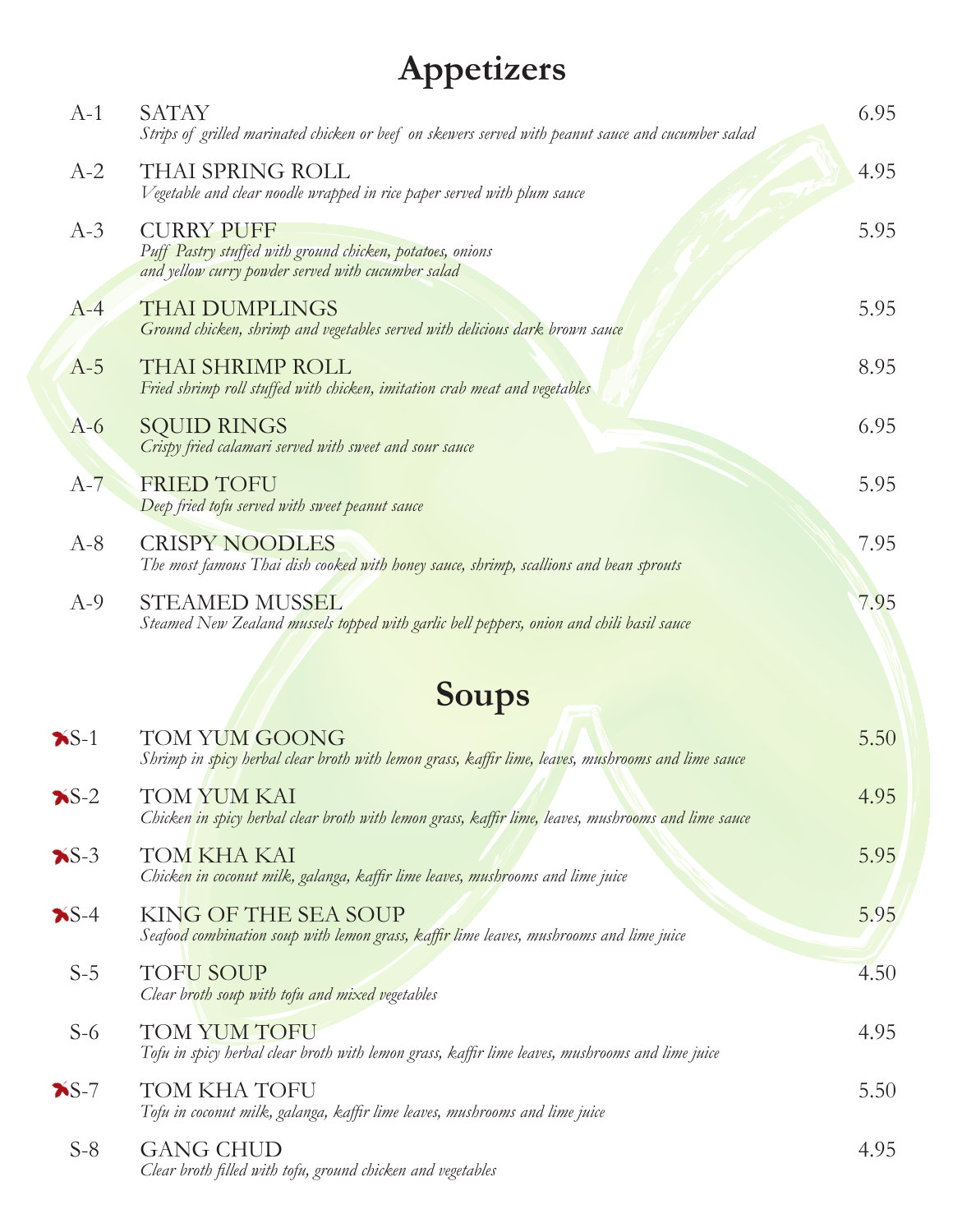### **Salads**

| $S-10$      | <b>THAI SALAD</b><br>Lettuce, tomato, cucumbers, carrots, bean sprouts and bean curd served with peanut sauce                                         | 5.95  |
|-------------|-------------------------------------------------------------------------------------------------------------------------------------------------------|-------|
| $\sum$ S-20 | <b>BEEF SALAD</b><br>Grilled beef marinated with lime juice, tomato, onions, scallions and cucumber                                                   | 11.95 |
| $\sum$ S-30 | SPICY GROUND PORK (NAM SOD)<br>Ground pork cooked well-done with lime juice, ginger, onions, scallions, roasted peanuts and lettuce                   | 9.95  |
| $\sum$ S-40 | <b>YUM PED</b><br>Crispy duck marinated with lime juice, onions, scallions, bell peppers, tomato and cashew nuts                                      | 11.95 |
| $\sum$ S-50 | <b>JUMPING SHRIMP SALAD</b><br>Cooked Shrimp with chili paste, onions, scallions and lime juice on top of lettuce                                     | 11.95 |
| $\sum$ S-60 | <b>SEAFOOD SALAD</b><br>Shrimp, calamari, scallops, fish and mussels combined in an<br>exquisite balance of onions, chili, lemon grass and lime juice | 12.95 |
| $\sum$ S-70 | <b>SPICY SAUSAGE SALAD</b><br>Thai sausage seasoned with lime juice, tomato, onions, scallions, cucumber and chili paste                              | 10.95 |
|             | <b>Entrees</b>                                                                                                                                        |       |
|             | All entrees served with jasmine rice.<br>Choice of Chicken, Beef or Pork. Shrimp add \$3.00<br>Additional will be Extra Charge                        |       |
| $E-1$       | <b>RED CURRY</b><br>Red curry, coconut milk, bamboo shoots, sweet peas and bell peppers                                                               | 12.95 |
| $E-2$       | <b>GREEN CURRY</b><br>Unique blends of spicy and sweet green curry, coconut milk, bamboo shoots,<br>string beans, bell peppers and basil leaves       | 12.95 |
| $E-3$       | PANANG CURRY<br>Cooked in red panang curry, coconut milk, and bell peppers                                                                            | 12.95 |
| $E-4$       | <b>GARLIC SAUCE</b><br>Sautéed with garlic and black peppers                                                                                          | 11.95 |
| $E-5$       | <b>GINGER SAUCE</b><br>Sautéed with fresh ginger, scallions, onions, mushrooms and bell peppers                                                       | 11.95 |
| $E-6$       | PAD PRIK KHING<br>Sautéed prik khing curry paste with string beans, and bell peppers                                                                  | 12.95 |
| $E-7$       | PAD PAK<br>Sautéed mixed vegetables with house special sauce                                                                                          | 11.95 |
| $E-8$       | <b>BASIL SAUCE</b><br>Sautéed chili sauce with onions, bell peppers and basil leaves                                                                  | 11.95 |
| $E-9$       | <b>CASHEW NUTS</b><br>Sautéed cashew nuts with carrots, scallions, bell peppers, mushrooms and celery                                                 | 12.95 |

#### WE CAN ALTER HOT & SPICY FOOD TO YOUR TASTE **MILD MUNICIPY SPICY SPICY SPICY**

Thai and Vegetarian cooking with a twist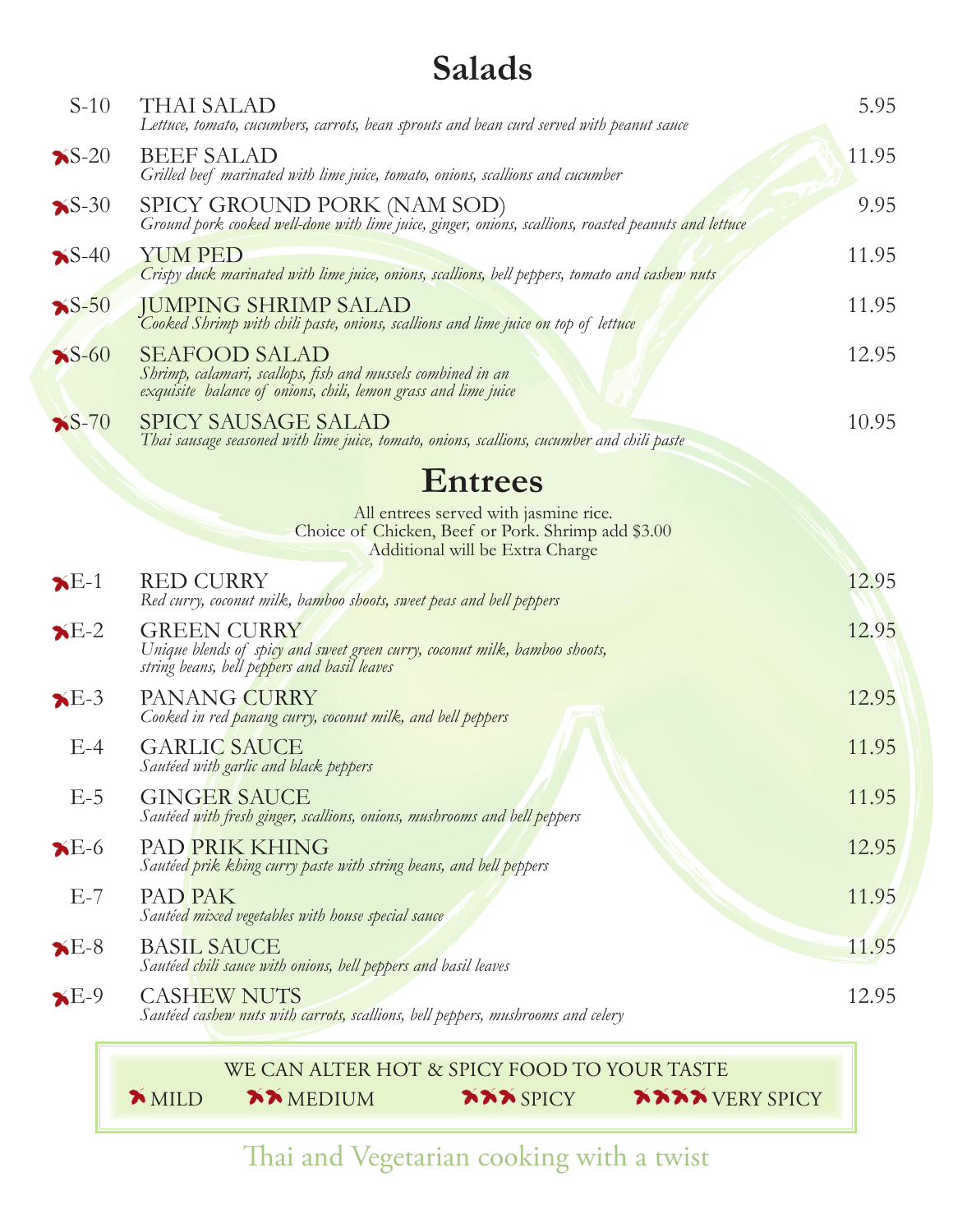## **Thai Cuisine Specialties**

| $T-1$       | PHA RAM<br>Choice of chicken or pork with spicy Thai peanut sauce on top of broccoli                                                          | 12.95 |
|-------------|-----------------------------------------------------------------------------------------------------------------------------------------------|-------|
| $\chi T-2$  | <b>DUCK CURRY</b><br>Half of duck topped with red curry, pineapple, tomato, carrots, sweet peas,<br>bell peppers and coconut milk             | 18.95 |
| $\chi T-3$  | <b>DUCK BASIL</b><br>Half of duck topped with chili sauce, bell peppers and basil leaves                                                      | 18.95 |
| $T-4$       | DUCK WITH TAMARIND SAUCE<br>Half of duck topped with tamarind sauce, fried garlic, fried onions and fried chili                               | 18.95 |
| $T-5$       | <b>SEAFOOD COMBINATION</b><br>Cooked marinated shrimp, scallops, squid, imitation crab meat, ginger,<br>Chinese cabbage, scallions and celery | 18.95 |
| $\chi T-6$  | <b>SEAFOOD CURRY</b><br>Shrimp, mussels, squid, scallops, sweet peas, sweet potatoes, onions in red curry and coconut milk                    | 18.95 |
| $\chi T$ -7 | <b>VOLCANO JUMBO SHRIMP</b><br>Steamed jumbo shrimp on bed of mixed vegetables and topped with chili sauce                                    | 17.95 |
| $\chi T-8$  | <b>JUMBO SHRIMP WITH CHILI PASTE</b><br>Sautéed shrimp with chili paste, eggs, ginger, scallions and bell peppers                             | 17.95 |
| $\chi T-9$  | <b>MASSAMUN SHRIMP</b><br>Jumbo shrimp cooked in massamun curry with sweet potatoes, onion, avocado and peanuts                               | 17.95 |
| $\chi$ T-10 | <b>MASSAMUN CURRY</b><br>Chicken cooked in massamun curry with<br>sweet potatoes, avocado, onions and peanuts                                 | 13.95 |
| $\chi$ T-11 | <b>YELLOW CURRY</b><br>Chicken cooked in yellow curry potatoes, carrots and onions                                                            | 12.95 |
| $\chi$ T-12 | PAD PHED<br>Chicken or pork sautéed with curry paste, baby corn, mushrooms, bell peppers and Thai basil                                       | 12.95 |
| $T-13$      | <b>THAI CHICKEN</b><br>Crispy chicken with house spicy sauce onions, bell peppers, asparagus and fried chili                                  | 14.95 |
| $\chi$ T-14 | <b>SQUID IN LOVE</b><br>Sautéed shrimp, squid and chicken with chili paste, lemon grass,<br>scallions, bell peppers, and kaffir leaves        | 16.95 |
| $\chi$ T-15 | <b>HOY SHELL BASIL</b><br>Sautéed sea scallops with chili, onions, bell peppers and Thai basil                                                | 17.95 |
| $T-16$      | <b>HOY SHELL GARLIC</b><br>Sautéed sea scallops with garlic and black pepper over a bed of vegetables                                         | 17.95 |
| $\sum T-17$ | <b>HOY SHELL CURRY</b><br>Sea scallops in red curry, coconut milk, bamboo shoots, sweet peas and bell peppers                                 | 17.95 |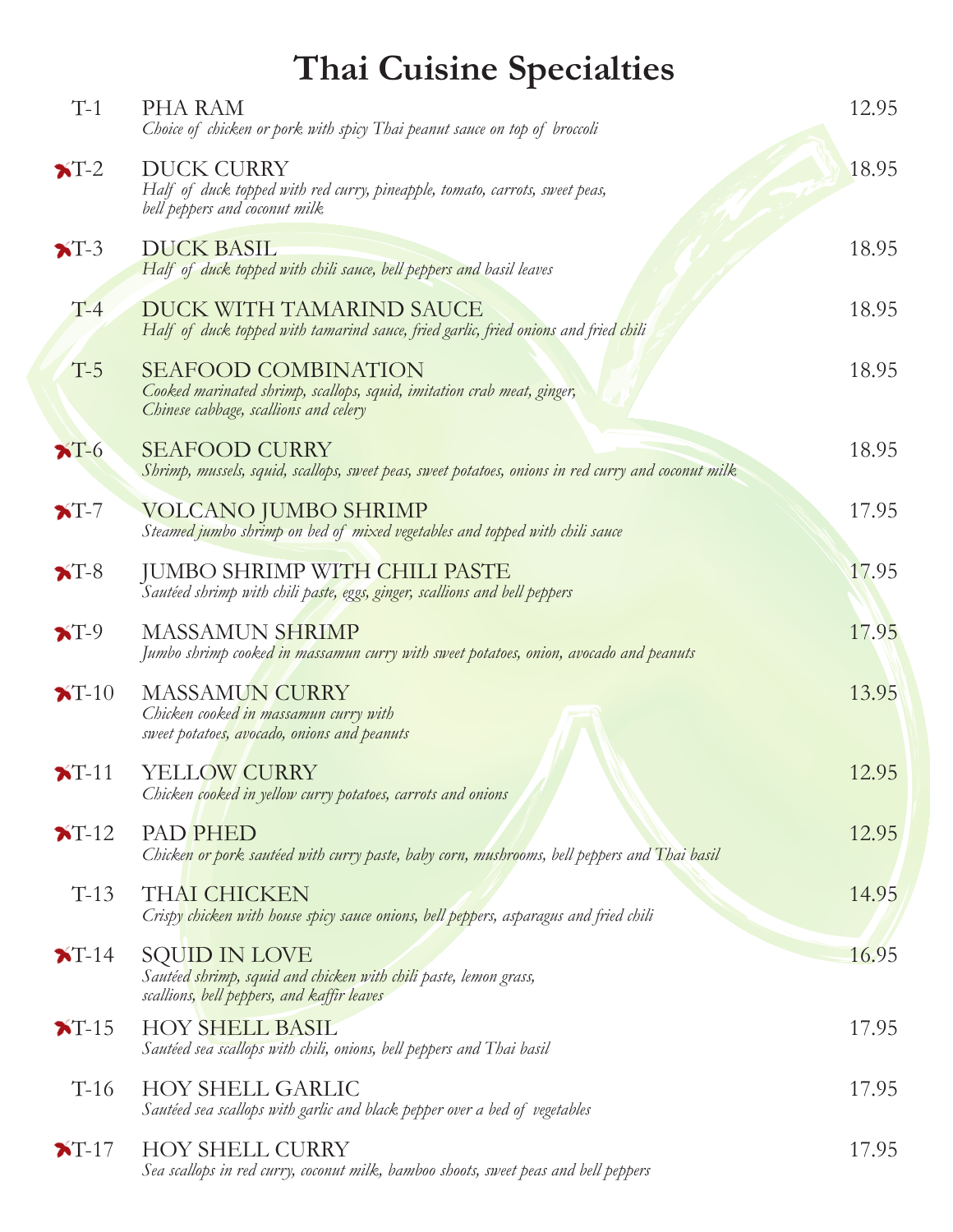## **Thai Cuisine Specialties cont.**

| $T-18$                    | <b>STEAMED FISH</b>                                                                                                                                                                            |                                     | 18.95                                |
|---------------------------|------------------------------------------------------------------------------------------------------------------------------------------------------------------------------------------------|-------------------------------------|--------------------------------------|
|                           | Steamed fillet fish in a classic plum sauce on a bed of vegetables topped with<br>callions, broccoli, bell peppers and fresh gingers                                                           |                                     |                                      |
| $\chi$ T-19               | <b>SALMON BASIL CRUNCH</b><br>Authentic Thai style fillet salmon sautéed with chili paste topped with crunchy<br>fried basil, cashew nuts, carrots, roasted dry chili, bell peppers and onions |                                     | 17.95                                |
| $\chi$ T-20               | <b>PLA KAPROW</b><br>Deep fried whole fish with chili sauce, onions, bell peppers and basil leaves                                                                                             |                                     | \$ M/P                               |
| $T-21$                    | <b>PLA PREAW WAN</b><br>Deep fried whole fish topped with pineapple, tomato, cucumbers, onions and scallions                                                                                   |                                     | \$ M/P                               |
| $T-22$                    | <b>PLA JEAN</b>                                                                                                                                                                                |                                     | \$ M/P                               |
|                           | Deep fried whole fish with bell peppers, celery, mushrooms, gingers,<br>scallions, ground chicken in black bean sauce                                                                          |                                     |                                      |
| $T-23$                    | <b>SALMON GREEN CURRY</b><br>Fillet salmon in green curry, coconut milk, eggplant, onions,<br>bell peppers, carrots, baby corn, peas and Thai basil                                            |                                     | 17.95                                |
|                           |                                                                                                                                                                                                |                                     |                                      |
|                           | <b>Fish Entrees</b>                                                                                                                                                                            |                                     |                                      |
| $F-1$                     | <b>HOT AND SPICY FISH</b><br>Deep fried whole fish topped with chili sauce                                                                                                                     |                                     | \$ M/P                               |
| $F-2$                     | <b>FISH WITH TAMARIND SAUCE</b><br>Deep fried whole fish topped with tamarind sauce                                                                                                            |                                     | \$ M/P                               |
| $F-3$                     | <b>FISH WITH GARLIC SAUCE</b><br>Deep fried whole fish topped with garlic and black pepper                                                                                                     |                                     | $\frac{\text{S} M}{P}$               |
| $\mathbf{x}^{\text{F-4}}$ | <b>CHOO CHEE FISH</b><br>Deep fried whole fish topped with choo chee curry sauce, string beans and lime leaves                                                                                 |                                     | $\frac{\text{S} \text{M}}{\text{P}}$ |
|                           | <b>Noodles</b>                                                                                                                                                                                 |                                     |                                      |
|                           |                                                                                                                                                                                                |                                     |                                      |
| $N-1$                     | PAD THAI<br>Stir fried rice noodles, egg, bean sprouts and scallions                                                                                                                           | with chicken<br>with beef or shrimp | 11.95<br>12.95                       |
| $\mathbf{N}$ -2           | PAD KHI MAO<br>Stir fried broad rice noodles with chicken, or pork, onions,<br>bell peppers, and basil leaves                                                                                  |                                     | 11.95                                |
| $N-3$                     | PAD SEE-EW<br>Sautéed thick rice noodles topped with chicken, or pork<br>in a flavorful sauce with Chinese broccoli and eggs                                                                   |                                     | 11.95                                |
| $N-4$                     | PAD WOON SEN<br>Sautéed clear noodles with chicken or pork, onions scallions,<br>broccoli, snow peas, bean sprouts, carrots and eggs                                                           |                                     | 11.95                                |